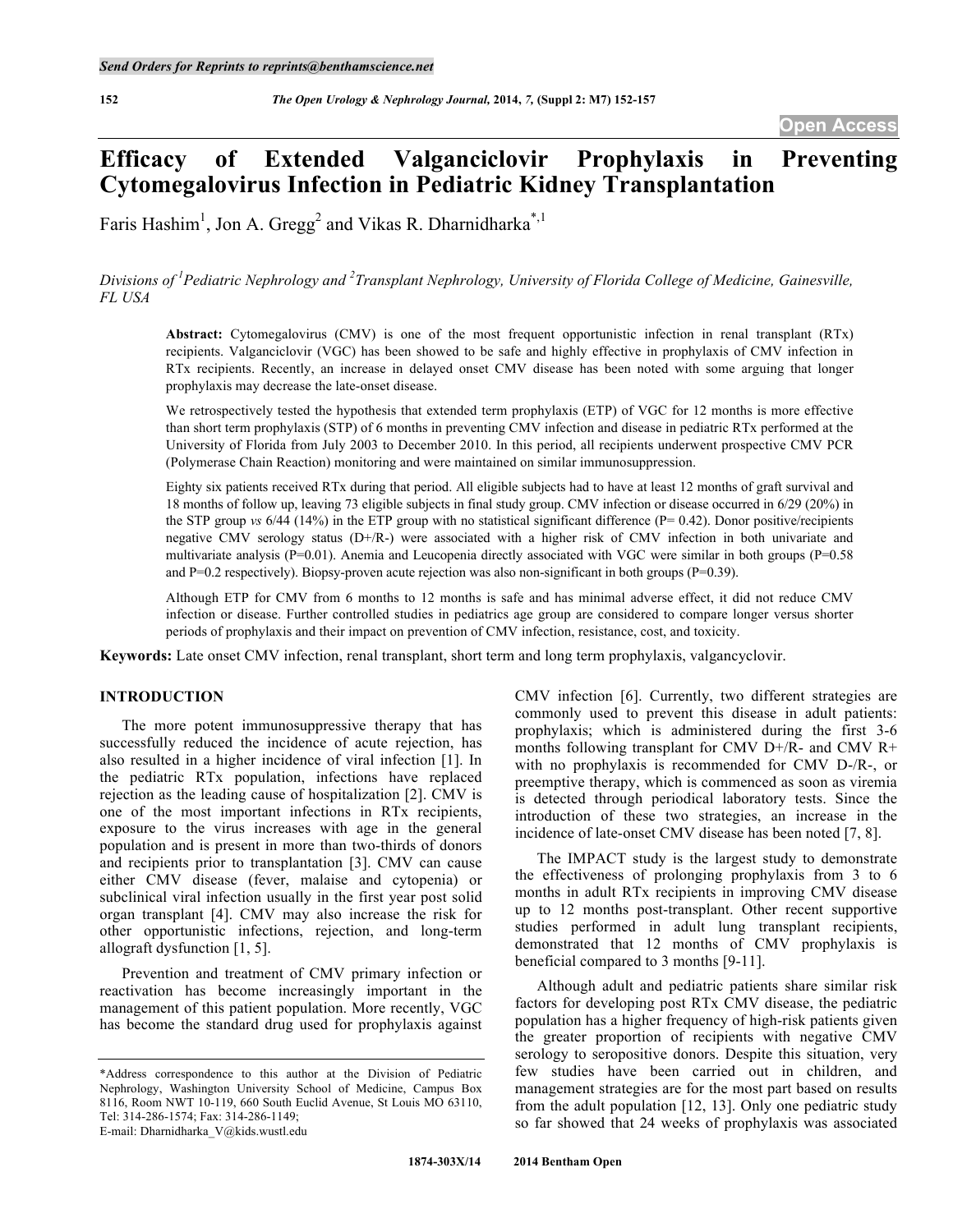with a lower rate of late onset disease than previous reports with 12 weeks regimens, the prolong treatment was also safe and without a significant increase in toxicity and resistance [14].

# **METHODS**

After approval by the University of Florida Institutional Review Board, we retrospectively evaluated the electronic records for Pediatric RTx recipients between the ages of one to 18 years who underwent RTx at Shands/UF between July 1, 2003 and December 31, 2010. All eligible subjects had to have at least 6 months of graft survival and 18 months of follow up, otherwise those cases were censored out. Data collected from both groups include demographics, immunosuppressive, VGC duration, CMV disease, acute rejection, and hematologic adverse events.

At our center most recipients received induction therapy with rabbit anti-thymocyte globulin (Thymoglobulin, Genzyme, Cambridge, Massachusetts, USA; daily doses of 1.5 mg/kg/day for 3 days with total dose of 7.5 mg/kg). Maintenance medication included calcineurin inhibitor (tacrolimus or cyclosporine) with the dosing adjusted according to the whole blood trough level, mycophenolate mofetil (MMF 600 mg/m2 twice daily standard pediatric dose and 750 mg/ m2 twice daily for AA children). In case we used mycophenolate sodium 400mg/m2 were used. Delayed graft function was defined as hemodialysis within one week post kidney transplant. Prophylactic valganciclovir hydrochloride (Valcyte; Hoffmann-La Roche, New Jersey, USA) was given at a dose of 10-12 mg/kg/day max 900 mg. The dose was adjusted according to the calculated glomerular filtration rate (GFR) by Schwartz equation. All recipients were given VGC for either 6 months STP or 12 months ETP after RTx. If a patient required thymoglobulin for treatment of rejection after the time of prophylaxis, an additional 3 months of prophylactic VGC administration post thymoglobulin was given.

Surveillance for CMV infection was done with PCR once monthly for the first 12 months post RTx. All PCR assays were performed at Shands hospital clinical laboratories. Any level of detection was considered positive. Confirmation of CMV infection was defined by detection of CMV PCR in plasma on 2 consecutive positive plasma samples within 2 weeks and we considered disease to be present when the virus detection was supplemented by viral syndrome including fever >38cº, myalgias, and arthalgias with or without accompanying symptoms of specific organ involvement (hepatitis, pneumonitis, colitis or meningoencephalitis). Treatment of symptomatic infection was done with intravenous (IV) ganciclovir 5-6 mg/kg given every 12 to 24 hours for 2 weeks and for asymptomatic infection is by using a treatment dose of VGC 15 to 18 mg/kg given orally twice daily for 2 weeks and then keep the patient on prophylactic dose for an extra coarse of 3 months. Anemia was defined as hemoglobin <10 g/dl and leukopenia as white blood cells count <3000 cell/mcL. Acute rejection was defined as biopsy-proven rejection, acute cellular rejection treated with IV methylprednisolone or thymoglobulin depending on the severity.

# **Statistical Analysis**

Recipients' demographics and clinical events were identified by reviewing medical records, clinical transplant databases, clinical laboratory data, and pathology reports. Data were entered to SAS Statistic software, version 9.3 (Cary, NC, USA). Results are expressed as proportion (%) or mean (standard deviation; SD). Analyses were performed with Chi-Square testing for categorical variables (Fischer's exact tests as appropriate) and student's t-test for continuous variables (Mann-Whitney test was used for non-normally distributed variables), respectively.

Time to CMV viremia was calculated as the time between transplant and laboratory confirmation of CMV Viremia. Statistical significance for univariate comparisons was defined as p<0.05. Multivariate stepwise logistic regression models were fitted to study the adjusted relationship between the CMV infection and several covariates including risk group, gender, RTx type, induction medication and graft function.

# **RESULTS**

One thousand and thirty-two blood samples were drawn from 86 patients who received RTx from July 2003 to December 2010. All eligible patients had to have at least 12 months of graft survival and 18 months of follow up, leaving 876 samples from 73 eligible patients in the final study group. Median age at Rtx was 12 years (range 1-17 yrs) in the STP group and 11 years (range 2-17 yrs) in ETP group. Median duration of VGC use in the STP group was 6 months (range 6-7) and 12 months (range 11-13) in the ETP group. As expected, 41/68 (60%) of donors (5 missing cases) and 30/73 (41%) of recipients were seropositive pre transplant, a total of 30 patients (41%) were considered at high risk (D+/R-) for CMV infection (30% from ST *vs* 51% ET group).

Notable features of the differences in the demographic feature in this population include longer duration of VGC prophylaxis in those with delayed graft function and positive CMV serostatus. Detail of patient demographics in both groups and donor (D)/recipient (R) CMV serostatus were summarized in Table **1**.

During the study period, CMV viremia or disease occurred in 6/29 (21%) in the ST group *vs* 6/44 (14%) in the in the ET group (P=0.42), Table **2**. One recipient from each group developed systemic CMV while they were on prophylaxis and responded well to the IV ganciclovir treatment for 2 weeks with improving of symptoms and gradual disappearance of viremia. No grafts were lost to systemic CMV disease. All asymptomatic infection also responded well to 2 weeks of treatment dose of VGC and no resistance was reported to therapeutic oral VGC despite previous prophylaxis.

Being in the high risk CMV serology group (D+R-) was associated with a significantly higher risk for CMV infection or disease in both groups (Table **3**). This is also confirmed in a multivariate logistic regression model (Table **4**). Anemia,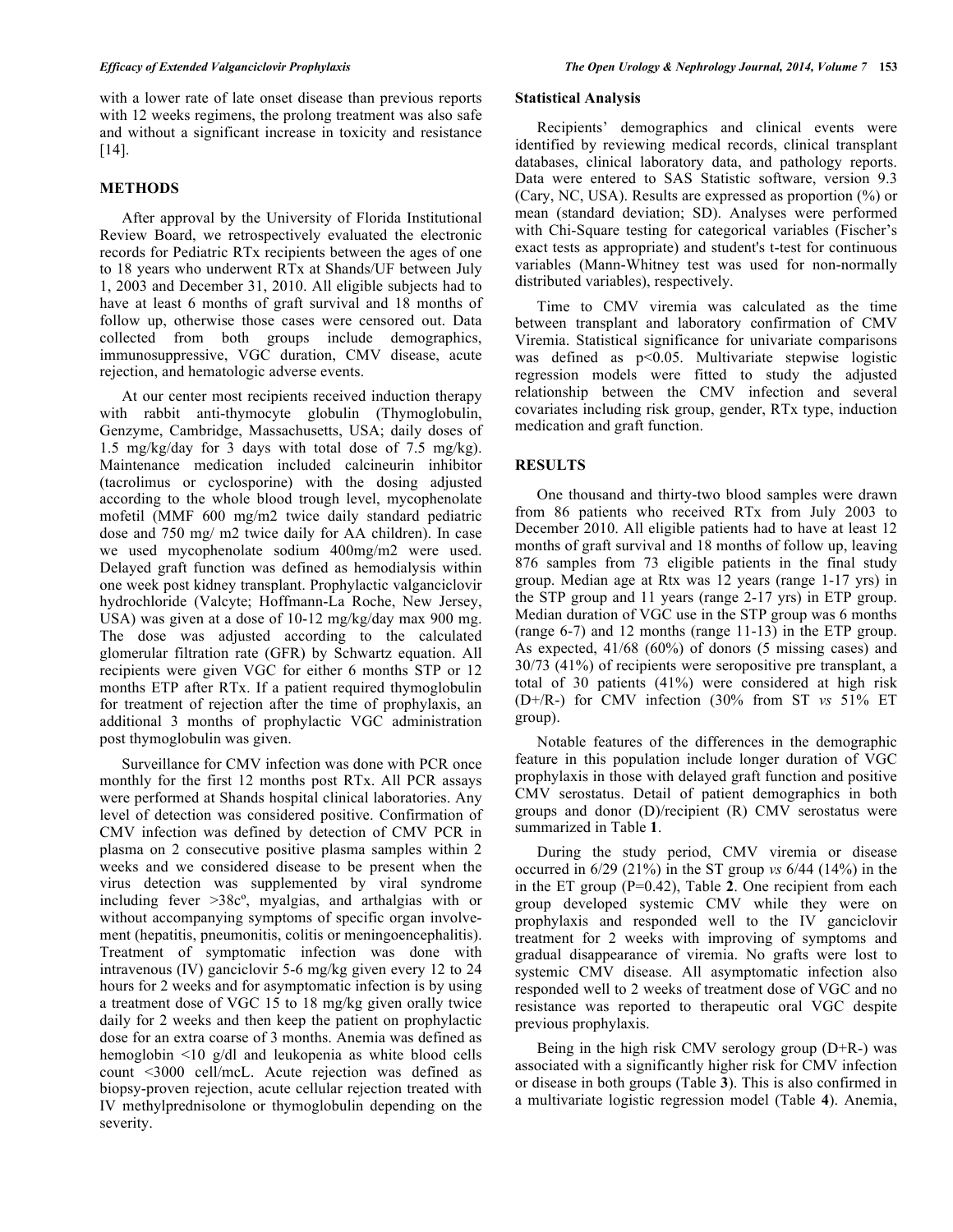# **Table 1. Demographic and clinical characteristic, by treatment group.**

| <b>Demographic Variable</b><br><b>Total No.73</b>                                                                     | <b>STP</b> (6 Months)<br>$N=29(40%)$               | ETP (12 Months)<br>$N = 44(60%)$                   | P Value      |
|-----------------------------------------------------------------------------------------------------------------------|----------------------------------------------------|----------------------------------------------------|--------------|
| Average age group, $n$ (%)<br>$0 - 56$ yr<br>$6 - 12$ yr<br>$12 - 18$ yr                                              | 4(14%)<br>7(24%)<br>18(62%)                        | 6(14%)<br>17 (39%)<br>21(48%)                      | 0.40         |
| Gender, $n$ $\left(\frac{\%}{\%}\right)$<br>Male<br>Female                                                            | 20(69%)<br>9(31%)                                  | 28 (64%)<br>$16(36\%)$                             | 0.60         |
| Race, $n$ $\left(\frac{\%}{\%}\right)$<br>White<br>African-American<br>Others                                         | 13 (45%)<br>13 (45%)<br>$3(10\%)$                  | 31(70%)<br>12(27%)<br>1(3%)                        | 0.24         |
| Induction, $n$ $(%)$<br>Thymoglobulin<br>Simulect<br>Others                                                           | 21(72%)<br>1(3%)<br>7(24%)                         | 33 (75%)<br>3(7%)<br>$8(20\%)$                     | 0.49         |
| Recipient CMV serology, n (%)<br>Positive<br>Negative<br>Donor CMV serology, n (%)<br>Positive<br>Negative<br>Missing | 12(41%)<br>17(59%)<br>13(45%)<br>15 (52%)<br>1(3%) | 18 (40%)<br>26(59%)<br>28(64%)<br>12(27%)<br>4(9%) | 0.57<br>0.05 |
| Graft function post RTx, n (%)<br>Immediate GF<br>Delayed GF                                                          | 27(93%)<br>2(7%)                                   | 32 (73%)<br>12(27%)                                | 0.03         |
| Transplant type, n (%)<br>Living donor<br>Deceased                                                                    | 11 (38%)<br>18(62%)                                | $9(20\%)$<br>35 $(80\%)$                           | 0.06         |
| Rejection, $n$ (%)<br>Yes<br>N <sub>o</sub>                                                                           | 2(7%)<br>27 (93%)                                  | 8(18%)<br>36(82%)                                  | 0.17         |

# **Table 2. Details of CMV infection by treatment groups.**

| Demographic Variable<br><b>Total No.73</b>      | <b>STP</b> (6 Months)<br>$N=29(40\%)$ | ETP (12 Months)<br>$N = 44(60\%)$ | P Value |
|-------------------------------------------------|---------------------------------------|-----------------------------------|---------|
| CMV infection, $n$ $\left(\frac{\%}{\%}\right)$ |                                       |                                   | 0.42    |
| Yes                                             | 6(21%)                                | 6(14%)                            |         |
| N <sub>o</sub>                                  | 23(79%)                               | 38(86%)                           |         |

leucopenia and biopsy proven acute rejections were not significant in both groups (Table **5**).

# **DISCUSSION**

CMV continues to be an important cause of morbidity and mortality in children who have received RTx. Children have an increased likelihood of acquiring primary CMV infection because they are more often CMV negative at the time of surgery. However, the duration of prophylaxis is still an area of debate. Consensus recommendations guide the duration of therapy and have recommended 3-6 months of prophylaxis based on the serostatus of the donor and recipient [15, 16].

Despite many studies focusing on the pediatric organ transplant population, standard protocols for CMV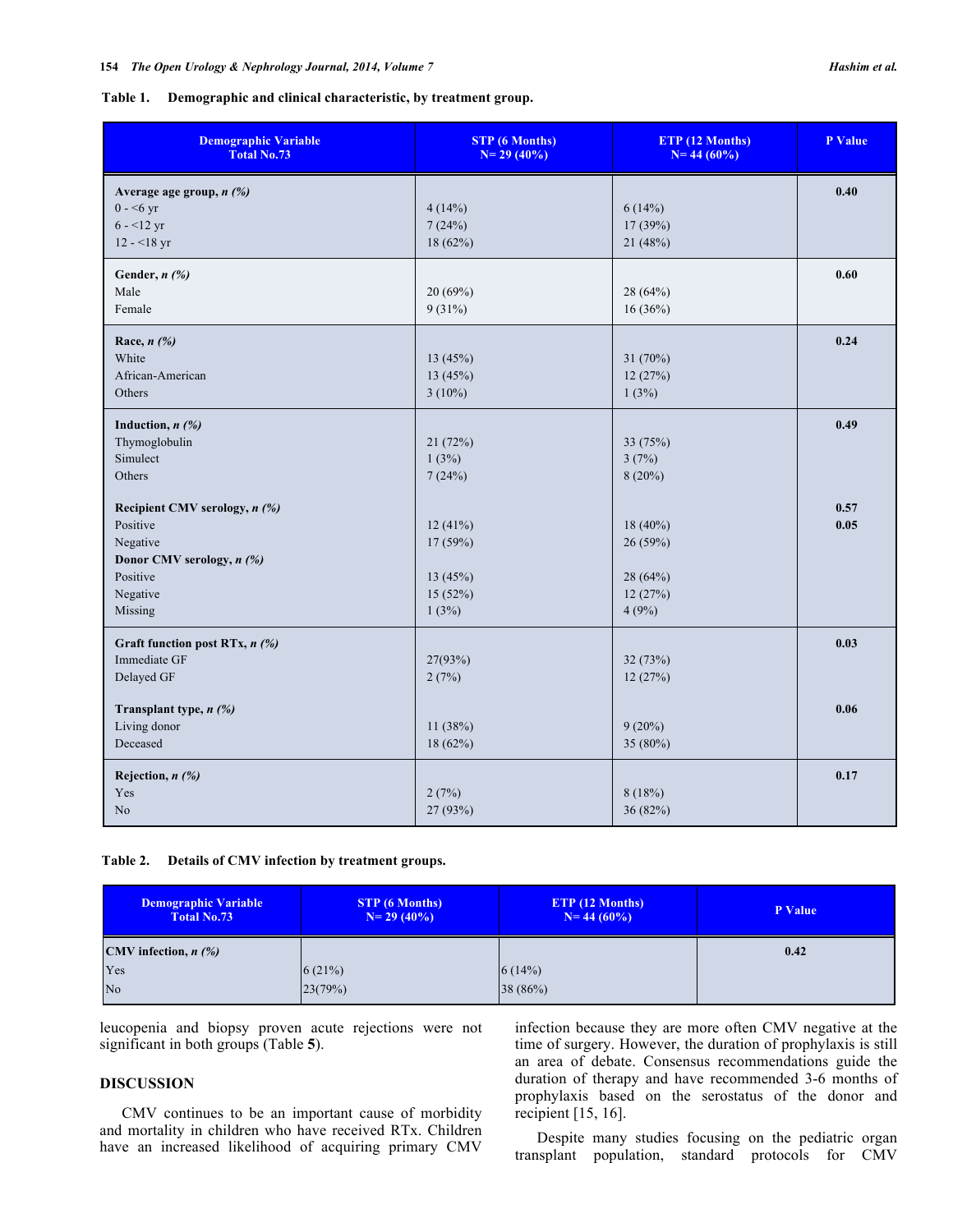# **Table 3. CMV serology and CMV infection by treatment group infection.**

| <b>Positive CMV Serology</b>                  | <b>STP</b> (6 Months) | <b>ETP</b> (12 Months) | <b>Fisher's Exact Test</b> |
|-----------------------------------------------|-----------------------|------------------------|----------------------------|
| High Risk Group $(D+/R-)$                     | $3/6(50\%)$           | $6/6(100\%)$           | 0.01                       |
| Intermediate and low Risk $(D+/R + \& D-/R+)$ | $3/6(50\%)$           | $0/6(0\%)$             |                            |

monitoring and administering antiviral therapies are not established in this population [17-20]. In 2011, Camacho-Gonzalez, *et al.* showed that prolonging VGCV prophylaxis to 6 months is safe and decreases the incidence of late onset CMV disease without a significant increase in toxicity and resistance [14]. However, the study was limited because of the fact that they did not have a control group. Our study is the first study to compare the efficacy of prolonged (12 moths) VGC prophylaxis in preventing CMV infection and disease in the pediatric RTx population.

# **Table 4. Logistic model for the CMV infection.**

| <b>Predictor Variable</b>   | <b>P</b> Value |
|-----------------------------|----------------|
| <b>Prophylactic VGC</b>     | 0.42           |
| High risk group $(D+R-)$    | 0.01           |
| Gender                      | 0.56           |
| Tx type                     | 0.80           |
| <b>Induction medication</b> | 0.43           |
| <b>Graft function</b>       | 0.41           |

Strict cut-off values of CMV PCR indicating need of therapeutic intervention are not available. Values around 1000-2000 IU/mL have been suggested [21, 22]. Our hospital policy is to consider any level of detection as positive which will increase the sensitivity of the test. Despite that, our data revealed an overall rate of CMV infection of 16% (21% from ST group versus 14% from ET group). These results are lower than what has been reported in other previous pediatric studies with less duration of prophylaxis [8, 14, 18, 23]. Humar *et al.* in their prospective randomized controlled trial showed a cumulative incidence

of 21% in adult RTx recipient who received 200 days of VGC prophylaxis [9]. However, no real comparisons can be made between our study and this study as they are completely different in the design and prophylactic approach.

Our results did not show any significant difference between the ETP and STP in reducing the CMV infection and disease (P=0.42). Nevertheless, the multivariate logistic regression model has been showed (in accord with prior studies) that CMV serology group (D+/R-) was associated with significantly higher risk for developing CMV infection or disease in both group  $(P = 0.01)[9, 14, 23, 24]$ .

None of our patients who developed CMV infection during prophylaxis were unresponsive to therapy with oral VGC or IV ganciclovir despite previous prophylaxis which indicate less risk of developing drug resistance despite the prophylaxis therapy. Lastly, we did not observe significant differences in presumed treatment related adverse events between the two treatment groups. This signifies the safety of VGC as a prophylaxis treatment in renal Tx pediatric population, similar to results from several previous studies [14, 25].

To summarize, our results demonstrate that although a 12-month regimen of oral VGC was a safe approach for long-term prevention of CMV infection in RTx pediatric recipients, it did not show a significant difference compared with 6 months of therapy.

## **LIMITATION**

Although our study was limited because of its retrospective nature and the fact of the small sample size comparing to the adult studies, it's the only study that evaluated the efficacy and safety of 12 months VGC prophylaxis comparing to the other strategy in RTx pediatric patients. In addition, the study was a single center study which might limit the generalizability of the study result.

|  | Table 5. | VGC side effects and acute rejection by treatment group. |
|--|----------|----------------------------------------------------------|
|--|----------|----------------------------------------------------------|

| <b>Total No. 73</b>                                | <b>STP Group (6 Months)</b><br>$29(40\%)$ | <b>ETP Group (12 Months)</b><br>$44(60\%)$ | P Value |
|----------------------------------------------------|-------------------------------------------|--------------------------------------------|---------|
| Anemia<br>Yes<br>No.                               | 6(21%)<br>23(79%)                         | 8(18%)<br>36(82%)                          | 0.58    |
| Leukopenia<br>Yes<br>No                            | 2(7%)<br>27(93%)                          | 7(16%)<br>37(84%)                          | 0.20    |
| <b>Rejection post RTx</b><br>Yes<br>N <sub>o</sub> | 5(17%)<br>24(83%)                         | 8(18%)<br>36(82%)                          | 0.39    |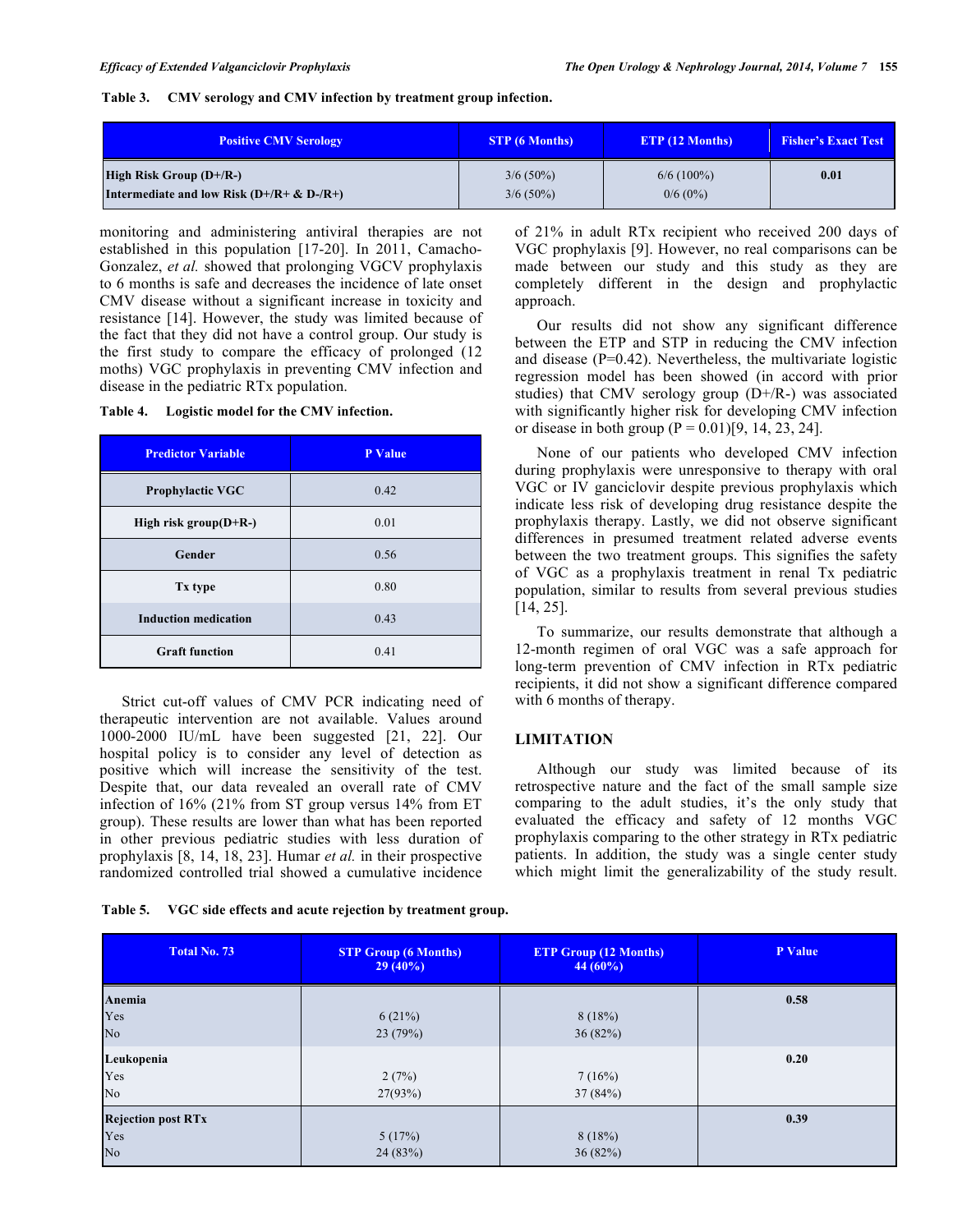Multicenter, randomized, clinical studies involving several pediatric transplant centers are needed to help better define optimal duration of CMV prophylaxis in the pediatric age group.

# **AUTHOR CONTRIBUTIONS**

Faris Hashim: participated in research design, participated in performance of research, writing of paper.

Jon A. Gregg: participated in research design, data analysis.

Vikas Dharnidharka: participated in research design, performance of research data analysis, writing of paper.

# **ABBREVIATIONS**

| <b>CMV</b>      | $=$ | Cytomegalovirus  |
|-----------------|-----|------------------|
| R <sub>Tx</sub> | $=$ | Renal Transplant |

- STP = Short term prophylaxis
- $ETP =$  Extended term prophylaxis
- VGC = Valganciclovir
- PCR = Polymerase chain reaction

# **CONFLICT OF INTEREST**

The authors confirm that this article content has no conflict of interest.

# **ACKNOWLEDGEMENTS**

This work was presented as an abstract (abstract published in AJKD Vol.61 issue 4, page B45) at the National Kidney Foundation meeting in April 2013.

Dr. Hashim was also partially supported for this work through the University of Florida's Advanced Post-Graduate Program in Clinical Investigation, funded through National Institutes of Health (NIH)/National Clinical and Translational Science (NCATS) CTSA grant UL1TR000064.

### **REFERENCES**

- [1] Fishman JA, Rubin RH. Infection in organ-transplant recipients*.* N Engl J Med 1998; 338(24): 1741-51.
- [2] Dharnidharka VR, Stablein DM, Harmon WE. Post-transplant infections now exceed acute rejection as cause for hospitalization: a report of the NAPRTCS*.* Am J Transplant 2004; 4(3): 384-9.
- [3] Rubin RH. Infectious disease complications of renal transplantation*.* Kidney Int 1993; 44(1): 221-36.
- [4] Sia IG, Patel R. New strategies for prevention and therapy of cytomegalovirus infection and disease in solid-organ transplant recipients*.* Clin Microbiol Rev 2000; 13(1): 83-121, table of contents.
- [5] Fijo-Lopez-Viota J, Espinosa-Roman L, Herrero-Hernando C, Sanahuja-Ibanez MJ, Vila-Santandreu A, Praena-Fernandez JM. Cytomegalovirus and paediatric renal transplants: is this a current issue? Nefrologia 2013; 33(1): 7-13.
- [6] Paya C, Humar A, Dominguez E. Efficacy and safety of valganciclovir vs. oral ganciclovir for prevention of cytomegalovirus disease in solid organ transplant recipients*.* Am J Transplant 2004; 4(4): 611-20.
- [7] Cervera C, Pineda M, Linares L. Impact of valganciclovir prophylaxis on the development of severe late-cytomegalovirus

disease in high-risk solid organ transplant recipients*.* Transplant Proc 2007; 39(7): 2228-30.

- [8] Arthurs SK, Eid AJ, Pedersen RA, Kremers WK, Cosio FG, Patel R, Razonable RR. Delayed-onset primary cytomegalovirus disease and the risk of allograft failure and mortality after kidney transplantation*.* Clin Infect Dis 2008; 46(6): 840-6.
- [9] Humar A, Lebranchu Y, Vincenti F, Blumberg EA, Punch JD, Limaye AP, Abramowicz D, Jardine AG, Voulgari AT, Ives J, Hauser IA, Peeters P. The efficacy and safety of 200 days valganciclovir cytomegalovirus prophylaxis in high-risk kidney transplant recipients*.* Am J Transplant 2010; 10(5): 1228-37.
- [10] Humar A, Limaye AP, Blumberg EA, Hauser IA, Vincenti F, Jardine AG, Abramowicz D, Ives JA, Farhan M, Peeters P. Extended valganciclovir prophylaxis in D+/R- kidney transplant recipients is associated with long-term reduction in cytomegalovirus disease: two-year results of the IMPACT study*.* Transplantation 2011; 90(12): 1427-31.
- [11] Palmer SM, Limaye AP, Banks M, Gallup D, Chapman J, Lawrence EC, Dunitz J, Milstone A, Reynolds J, Yung GL, Chan KM, Aris R, Garrity E, Valentine V,McCall J, Chow SC, Davis RD, Avery R. Extended valganciclovir prophylaxis to prevent cytomegalovirus after lung transplantation: a randomized, controlled trial*.* Ann Intern Med 2010; 152(12): 761-9.
- [12] Martin JM, Danziger-Isakov LA. Cytomegalovirus risk, prevention, and management in pediatric solid organ transplantation*.* Pediatr Transplant 2011; 15(3): 229-36.
- [13] Comoli P, Ginevri F. Monitoring and managing viral infections in pediatric renal transplant recipients*.* Pediatr Nephrol 2011; 27(5): 705-17.
- [14] Camacho-Gonzalez AF, Gutman J, Hymes LC, Leong T, Hilinski JA. 24 weeks of valganciclovir prophylaxis in children after renal transplantation: a 4-year experience*.* Transplantation 2011; 91(2): 245-50.
- [15] Chapman JR. The KDIGO clinical practice guidelines for the care of kidney transplant recipients*.* Transplantation 2010; 89(6): 644-5.
- [16] Kotton CN, Humar A, Caliendo AM, Lautenschlager I, Preiksaitis J, Kumar D, Abate D, Emery V, Khanna R, Lilleri D, Manuel O, Sester M, Humar A,Kotton CN, Blumberg E, Camargo LF, Gordon C, Huprikar S, Kamar N, Lattes R, Merville P, Mueller N, Paget G, Reischig T, Singh N, Snydman DR,Torre-Cisneros J, Westall G, Zamora M, Asberg A, Harrison J, Morris M, Munoz P, Rawlinson W, Chou S, Alain S, Baldanti F, Limaye AP, Lurain N,Danziger-Isakov L, Allen U, Green M, Herold BC, Michaels M. Updated international consensus guidelines on the management of cytomegalovirus in solid-organ transplantation*.* Transplantation 2013; 96(4): 333-60.
- [17] Lapidus-Krol E, Shapiro R, Amir J, Davidovits M, Steinberg R, Mor E, Avitzur Y. The efficacy and safety of valganciclovir vs. oral ganciclovir in the prevention of symptomatic CMV infection in children after solid organ transplantation*.* Pediatr Transplant 2010; 14(6): 753-60.
- [18] Renoult E, Clermont MJ, Phan V, Buteau C, Alfieri C, Tapiero B. Prevention of CMV disease in pediatric kidney transplant recipients: evaluation of pp67 NASBA-based pre-emptive ganciclovir therapy combined with CMV hyperimmune globulin prophylaxis in high-risk patients*.* Pediatr Transplant 2008; 12(4):  $420 - 5$
- [19] Danziger-Isakov LA , Worley S, Michaels MG, Arrigain S, Aurora P, Ballmann M, Boyer D , Conrad C, Eichler I,Elidemir O, Goldfarb S, Mallory GB, Mogayzel PJ, Parakininkas D, Solomon M, Visner G , Sweet S, and Faro A. The risk, prevention, and outcome of cytomegalovirus after pediatric lung transplantation*.* Transplantation 2009; 87(10): 1541-8.
- [20] Madan RP, Campbell AL, Shust GF, Kahn AR, Wistinghausen B, Posada R, Kerkar N, Shneider BL, Emre S, Herold BC. A hybrid strategy for the prevention of cytomegalovirus-related complications in pediatric liver transplantation recipients*.* Transplantation 2009; 87(9): 1318-24.
- [21] Smith JM, Dharnidharka VR. Viral surveillance and subclinical viral infection in pediatric kidney transplantation*.* Pediatr Nephrol 2014.
- [22] Reischig T, Hribova P, Jindra P, Hes O, Bouda M, Treska V, Viklicky O. Long-term outcomes of pre-emptive valganciclovir compared with valacyclovir prophylaxis for prevention of cytomegalovirus in renal transplantation*.* J Am Soc Nephrol 2012; 23(9): 1588-97.